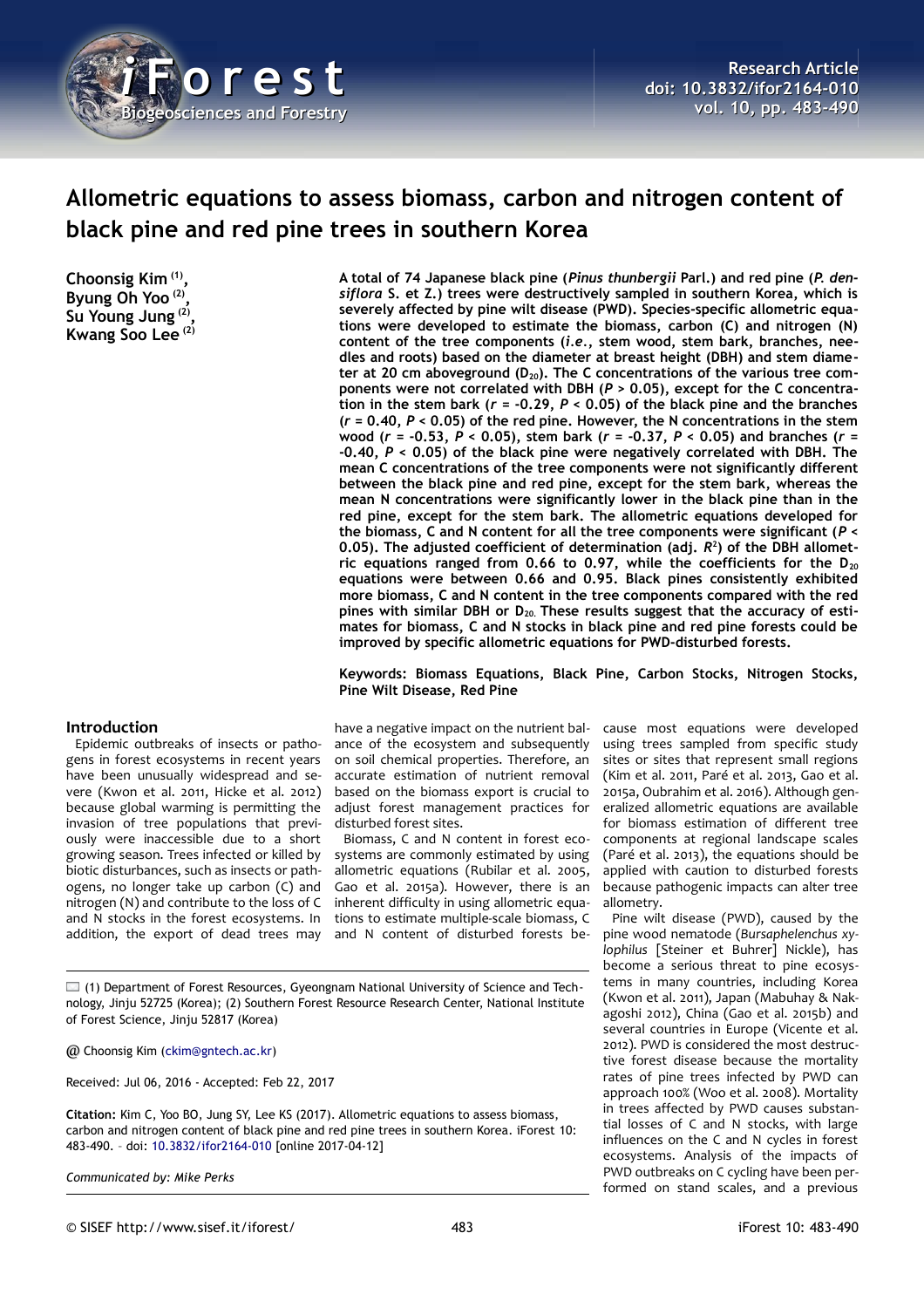*Kim C et al. - iForest 10: 483-490*



<span id="page-1-0"></span>**Fig. 1** - Location of the study site (black pine, GH: Goheung, GY: Gwangyang, SA: Sacheon, JJ: Jinju; red pine, HY: Hamyang, SC: Sancheong, UR: Uiryeong, HD: Hadong, JJ: Jinju).



<span id="page-1-1"></span>**Fig. 2** - Correlation between carbon or nitrogen concentrations and diameter at breast height (DBH) among tree components (a-b: stem wood, c-d: stem bark, e-f: branches, g-h: needles, i-j: root) in black pine and red pine.

stand-scale study in Korea documented large variability in PWD-affected C stocks (Jeong et al. 2013). Numerous uncertainties limit estimates or predictions of the loss of C and N stocks in PWD-disturbed forests. Rapid, easily implemented methods are needed to quantify the degree of biomass, C and N loss on the local and regional scales in PWD-disturbed forests.

Japanese black pine (*Pinus thunbergii* Parl.) and red pine (*P. densiflora* S. et Z.) are the most dominant and important coniferous tree species that are severely disturbed by PWD throughout Korea (Kim et al. 2010, Kwon et al. 2011, Jeong et al. 2013). Although numerous biomass estimation models have been developed for red pine in Korea (Kim et al. 2011, Noh et al. 2013), no studies are available to predict tree C and N content in disturbed forest ecosystems such as PWD-disturbed forests. This study aims to provide allometric equations to estimate the exact amount of biomass, C and N content within different tree components of black pine and red pine stands that are disturbed by PWD in southern Korea.

## **Materials and methods**

The study was conducted in natural black pine stands in four different regions (Goheung: GH1, GH2; Gwangyang: GY; Sacheon, SA; and Jinju: JJ1, JJ2, JJ3, JJ4) and natural red pine stands in five different regions (Hadong: HD; Hamyang: HY; Jinju: JJ5; Sancheong: SC; and Uiryeong, UR), located in the south-central part of Korea [\(Fig. 1\)](#page-1-0). The study sites were severely PWD-disturbed regions in Korea since the outbreak of the disease in 1998 (Kwon et al. 2011, Jeong et al. 2013). By 2014, 8,020,000 trees in forests had been killed by PWD throughout the country (Korea Forest Service 2014).

The annual average precipitation and temperature in HD are higher than for other regions in the study area (Tab. S1 in Supplementary material). The soils in HD, HY, GH, GY and SC are well-drained, slightly wet, brown forest soils (mostly Inceptisols or Alfisol, USDA soil taxonomy) originating from granite with a loamy texture, while the soils in JJ, SA and UR are slightly dry, dark brown forest soils (Inceptisol) originating from sandstone with a silt loam texture. Because the black pine and red pine species are distributed in various environmental site conditions, the sampling for this study was planned to cover a broad range of site characteristics such as parent materials and stand age class, to provide a regional representation applicable at a landscape scale (Tab. S1 in Supplementary material).

The experimental design consisted of a 20 × 20 m plot within each site in the PWDinfected districts (Kwon et al. 2011). The stand density for black pine was 2800 trees ha<sup>1</sup> at the GY site and ranged from 325 to 1000 trees ha<sup>1</sup> at the other sites. The stand density for red pine ranged from 925 to  $2200$  trees ha<sup>1</sup> (Tab. S1 in Supplementary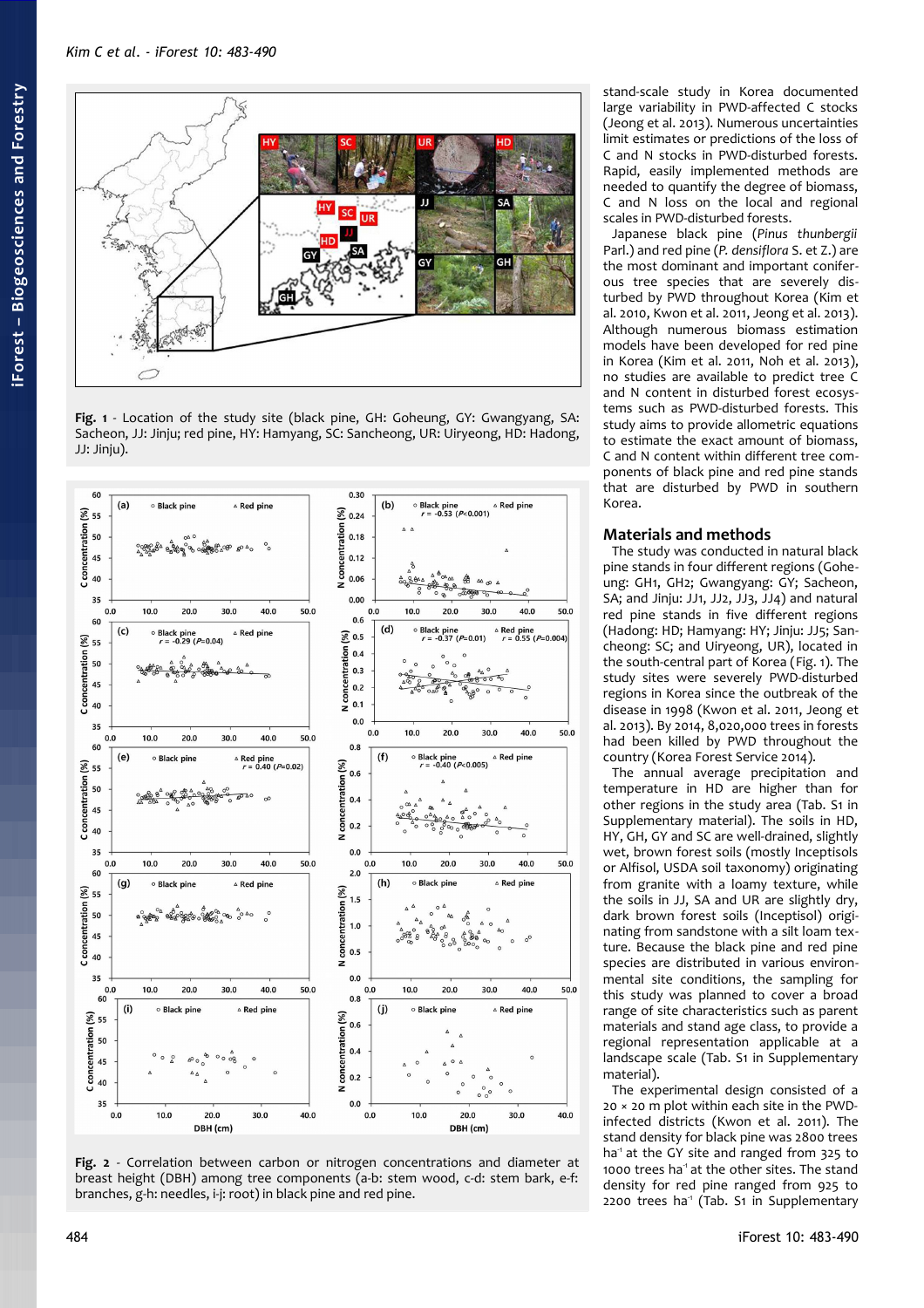material). The mean stand density was higher for red pine (1234 tree ha<sup>1</sup>) than for black pine  $(875$  tree ha<sup>-1</sup> - Tab. S1). The mean tree age of red pine (36 years) was slightly lower than for black pine (43 years) (Tab. S2 in Supplementary material). The study sites were implemented for selective cutting of the infected and dead pine trees by PWD.

To develop allometric equations, a complete tree inventory was carried out for each stand to characterize the stem diameter distribution. Five or eight diameter classes based on the DBH ranges were established for each site, and sample trees were randomly chosen within each DBH class. However, it was preferable to select trees with a maximum and minimum DBH from each site. The trees were destructively sampled and separated into components (*i.e.*, needles, branches and stems) in August of 2008 (red pine, 25 trees), August of 2009 (black pine, 25 trees) and August of 2012 (black pine, 24 trees). The roots of two or eight of the sampled trees within each site were excavated using a combined approach of hand pulling and machine excavation [\(Fig. 1\)](#page-1-0). Coarse roots (diameter > 5 mm) were collected to determine the dry root biomass. Determination of the fresh biomass for all the tree components was conducted in the field using portable electronic balances. Sub-samples were taken from each tree component to determine the fresh-to-oven-dried biomass ratio. All the investigations were carried out in accordance with technical standards formulated by the Korea Forest Research Institute (2010). The samples of each tree component were oven-dried at 85 °C for one week, and the dried samples were ground in a Wiley mill and passed through a 40-mesh stainless steel sieve. C and N concentrations from the ground materials were determined using an elemental analyzer (Thermo Fisher Scientific Flash 2000<sup>®</sup>, Milan, Italy). The C and N contents of the tree components (stem wood, stem bark, branches, needles and roots) of all the study trees were calculated to determine the relationships between C and N concentration and the biomass of each tree component.

The allometric equations developed for each of the tree components (stem wood, stem bark, branches, needles, roots) were of the following form (eqn. 1, eqn. 2):

$$
\log_{10} y = a + b \cdot \log_{10} (DBH)
$$
  

$$
\log_{10} y = a + b \cdot \log_{10} (D_{20})
$$

where *y* is the biomass (kg), C or N content (kg) of the respective tree component, DBH is the diameter at breast height (cm) at 120 cm above the ground, and  $D_{20}$  is the stem diameter at 20 cm above the ground, and *a* and *b* are regression parameters. DBH was used as the primary variable to describe biomass and the C and N contents in both pine stands because DBH can be measured accurately as a variable for the prediction of tree biomass and C stocks (Balboa-Murias et al. 2006). The other primary variable,  $D_{20}$ , is the diameter at the 20 cm height of the tree stump, which is the easiest measurable variable after pine trees infected by PWD have been removed from the field. The accuracy of the allometric equations was evaluated by the adjusted coefficient of determination (adj. *R* 2 ) and root mean square error (RMSE – Socha & Wezyk 2007). Bias correction factors (CF) in the logarithmic transformation were calculated using the standard error of the estimate (Garcia Villacorta et al. 2015). Analyses of C and N concentrations were performed using the PROC GLM procedure of the software package SAS® (SAS Institute 1995), where tree DBH was classed as a covariate. Where significant differences occurred, the treatment means were compared using the *post-hoc* Tukey's test at *P* < 0.05. The original data used to perform this analysis are given in Tab. S3 (Supplementary material).

### **Results**

#### *C and N concentrations among tree components*

The C concentration among the tree components was not correlated with DBH (*P* > 0.05), except the C concentration in the stem bark of black pine (*r* = -0.29, *P* < 0.05) and the branches of red pine (*r* = 0.40, *P* = 0.04 – [Fig. 2\)](#page-1-1). The N concentrations in stem



Mean C and N concentrations varied significantly among the tree components and tree species [\(Fig. 3\)](#page-2-0). The mean values of C concentration in both pine species were significantly higher in needles (black pine: 49.7%; red pine: 50.0%) than in other woody components, such as stem bark (black pine: 48.0%; red pine: 49.1%), branches (black pine: 48.3%; red pine: 48.1%), stem wood (black pine: 47.4%; red pine: 47.3%) and roots (black pine: 45.2%; red pine: 44%). C concentrations in both pine species were not significantly different among the tree components, except for stem bark, which was significantly higher in the red pine  $(49.1\%)$  than in the black pine  $(48.0\%)$ . Mean N concentrations in both pine species were significantly different among the tree components. The highest concentrations of N in both pine species were found in needles (black pine: 0.81%; red pine: 1.04%), whereas the lowest concentrations occurred in stem wood (black pine: 0.03%; red pine: 0.07%). In contrast to C concentration, N concentrations in stem bark were not significantly different between the two pine species, whereas the N concentrations in other tree components were significantly higher in the red pine than in the black pine [\(Fig. 3\)](#page-2-0).



<span id="page-2-0"></span>**Fig. 3** - Mean values of biomass, carbon and nitrogen concentration for tree species and tree components in black pine  $(n = 49)$ and red pine  $(n = 25)$ . Vertical bars represent standard error. Different letters among tree components in each tree species and asterisks between both pine species indicate a significant difference at  $P < 0.05$ .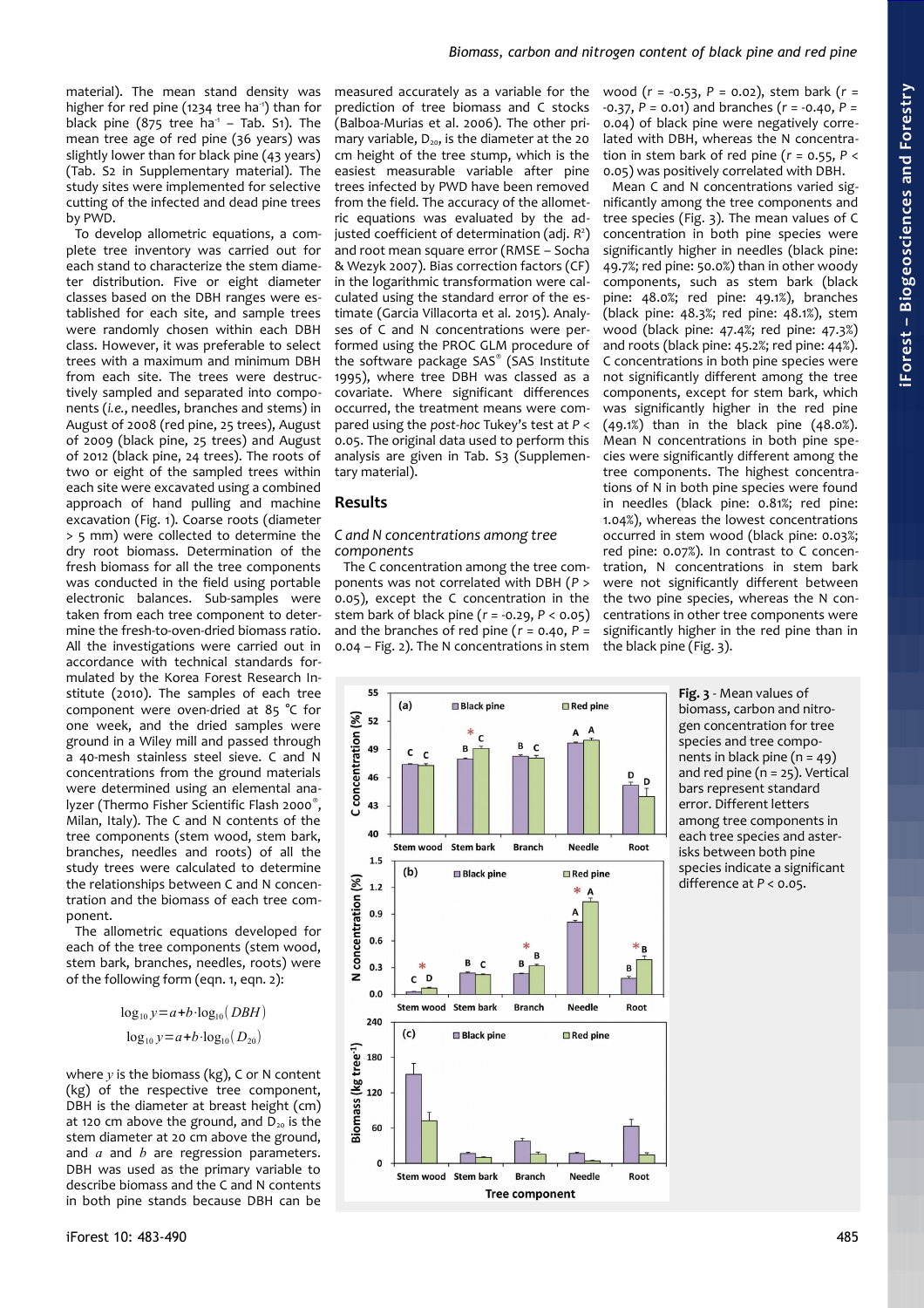

<span id="page-3-1"></span>**Fig. 4** - Relationship between biomass (left column), carbon (central column) and nitrogen (right column) content of tree components (a-c: stem wood, d-f: stem bark, g-i: branches, j-l: needles, o-q: root, r-t: aboveground) between DBH and  $D_{20}$  in black pine (n=49). Observed (open circle) *vs.* predicted values (dashed line: DBH; solid line:  $D_{20}$ ) using allometric equations are displayed.

<span id="page-3-0"></span>**Fig. 5** - Relationship between biomass (left column), carbon (central column) and nitrogen (right column) content of tree components (a-c: stem wood, d-f: stem bark, g-i: branches, j-l: needles, o-q: root, r-t: aboveground) between DBH and  $D_{20}$  in red pine (n=25). Observed (open triangle) *vs.* predicted values (dashed line: DBH ; solid line:  $D_{20}$ ) using allometric equations are displayed.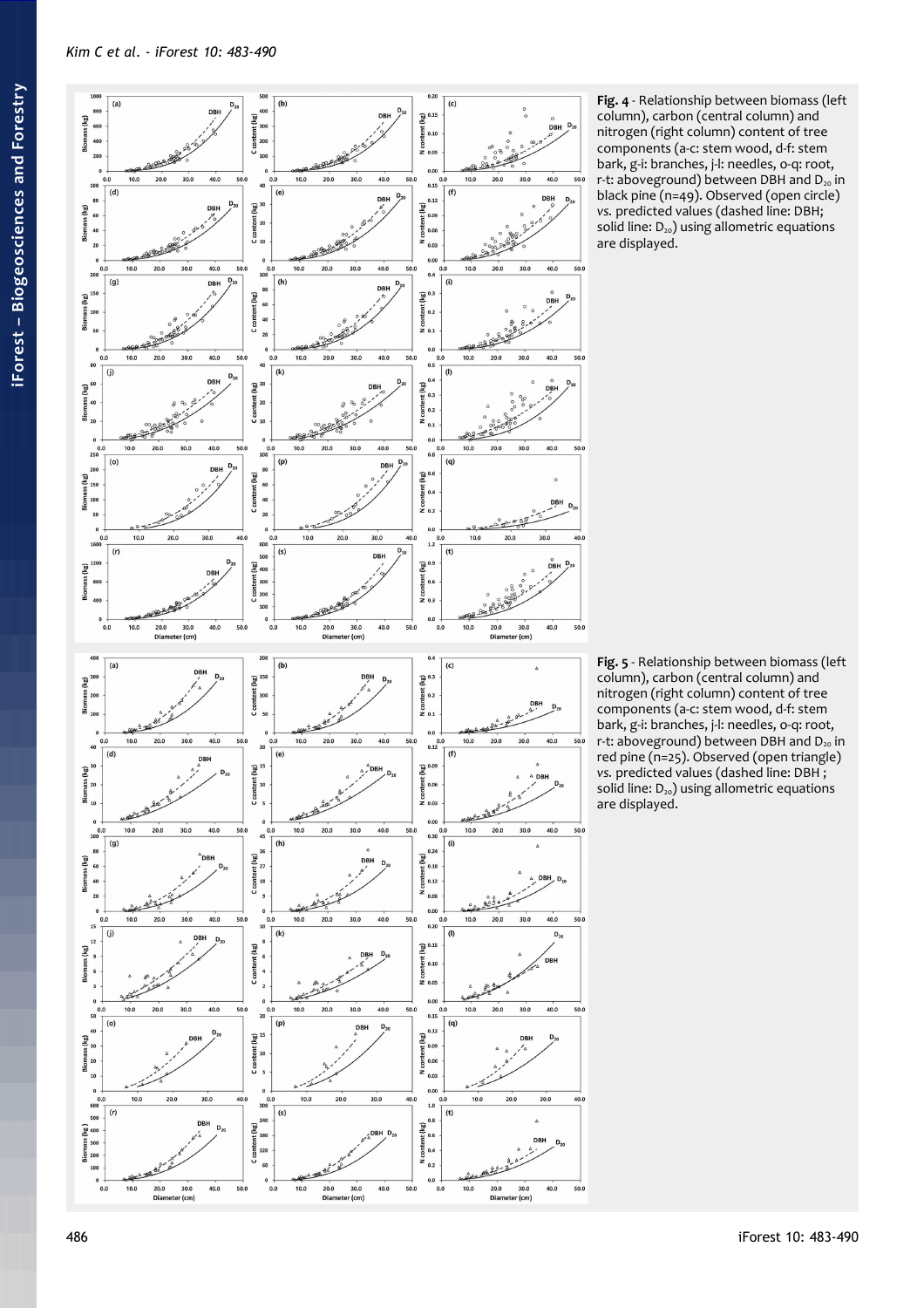<span id="page-4-1"></span>**Tab. 1** - Regression parameters for species-specific allometric equations of biomass estimation in tree components of black pine (n = 49) and red pine (n = 25). Allometric equation form is  $\log_{10}y = a + b \log_{10}(\text{DBH or D}_{20})$ . The adj. R<sup>2</sup> is the adjusted coefficient of determination. *P*-values represent the significance of the equations. (RMSE): root means squared error; (CF): correction factor.

|            | <b>Tree</b>       | <b>Tree</b>      | Coefficient   |        |            |             |          |       |
|------------|-------------------|------------------|---------------|--------|------------|-------------|----------|-------|
| Variable   | species           | component $(y)$  | $\mathfrak a$ | b      | Adj. $R^2$ | <b>RMSE</b> | P-value  | CF    |
|            |                   | Stem wood (kg)   | $-1.4410$     | 2.6504 | 0.94       | 0.1272      | < 0.0001 | 1.019 |
|            |                   | Stem bark (kg)   | $-1.9608$     | 2.3352 | 0.94       | 0.1124      | < 0.0001 | 1.015 |
|            |                   | Branch (kg)      | $-1.7242$     | 2.4042 | 0.87       | 0.1823      | < 0.0001 | 1.039 |
|            | Black pine        | Needle (kg)      | $-1.2966$     | 1.8446 | 0.73       | 0.2186      | < 0.0001 | 1.057 |
|            |                   | Aboveground (kg) | $-0.9897$     | 2.4486 | 0.97       | 0.0856      | < 0.0001 | 1.008 |
| <b>DBH</b> |                   | Root (kg)        | $-1.5416$     | 2.4869 | 0.94       | 0.2193      | < 0.0001 | 1.012 |
|            |                   | Stem wood (kg)   | $-1.3140$     | 2.4272 | 0.90       | 0.1547      | < 0.0001 | 1.028 |
|            |                   | Stem bark (kg)   | $-1.3024$     | 1.7847 | 0.95       | 0.0786      | < 0.0001 | 1.007 |
|            | Red pine          | Branch (kg)      | $-1.7527$     | 2.2283 | 0.78       | 0.2387      | < 0.0001 | 1.068 |
|            |                   | Needle (kg)      | $-1.4507$     | 1.6100 | 0.69       | 0.2115      | < 0.0001 | 1.053 |
|            |                   | Aboveground (kg) | $-0.8916$     | 2.2289 | 0.94       | 0.1117      | < 0.0001 | 1.014 |
|            |                   | Root (kg)        | $-1.2218$     | 1.9272 | 0.72       | 0.1940      | 0.005    | 1.044 |
|            | <b>Black pine</b> | Stem wood (kg)   | $-2.0111$     | 2.9152 | 0.91       | 0.1594      | < 0.0001 | 1.030 |
|            |                   | Stem bark (kg)   | $-2.4595$     | 2.5659 | 0.91       | 0.1422      | < 0.0001 | 1.024 |
|            |                   | Branch (kg)      | $-2.3117$     | 2.6962 | 0.87       | 0.1794      | < 0.0001 | 1.038 |
|            |                   | Needle (kg)      | $-1.7701$     | 2.0852 | 0.75       | 0.2122      | < 0.0001 | 1.053 |
|            |                   | Aboveground (kg) | $-1.5361$     | 2.7078 | 0.95       | 0.1130      | < 0.0001 | 1.015 |
|            |                   | Root (kg)        | $-2.5432$     | 3.0676 | 0.93       | 0.1192      | < 0.0001 | 1.016 |
| $D_{20}$   | Red pine          | Stem wood (kg)   | $-1.7845$     | 2.5909 | 0.92       | 0.1481      | < 0.0001 | 1.026 |
|            |                   | Stem bark (kg)   | $-1.5500$     | 1.8304 | 0.88       | 0.1226      | < 0.0001 | 1.017 |
|            |                   | Branch (kg)      | $-2.2507$     | 2.4288 | 0.82       | 0.2161      | < 0.0001 | 1.055 |
|            |                   | Needle (kg)      | $-1.8706$     | 1.8004 | 0.77       | 0.1833      | < 0.0001 | 1.039 |
|            |                   | Aboveground (kg) | $-1.3259$     | 2.3809 | 0.95       | 0.1024      | < 0.0001 | 1.012 |
|            |                   | Root (kg)        | $-1.5667$     | 2.0282 | 0.72       | 0.1921      | < 0.005  | 1.043 |

# *Allometric equations in biomass, C and N content*

The relationships between biomass, C and N content for all the tree components and DBH or  $D_{20}$  are shown in [Fig. 4](#page-3-1) (black pine) and [Fig. 5](#page-3-0) (red pine). The allometric equations for all the tree components were significant ( $P < 0.05$ ), with DBH or  $D_{20}$ accounting for 69-97% of the biomass, 70ation in N content [\(Tab. 1,](#page-4-1) [Tab. 2](#page-4-0) and [Tab.](#page-5-0) [3\)](#page-5-0). In addition, the adjusted coefficient of determination (adj. *R* 2 ) for the DBH allometric equations ranged from 0.66 to 0.97, while those for the  $D_{20}$  allometric equations were between 0.66 and 0.95. Based on the adj. R<sup>2</sup> and RMSE, generally the best fits for biomass, C and N content were obtained

97% of the C content and 66-91% of the vari-for aboveground measurements (stem, branch, bark), whereas biomass, C and N content of needles or roots had the worst fit among all the tree components. The DBH allometric equations generally provided a better fit than  $D_{20}$  allometric equations on the basis of the values of adj. *R* 2 and RMSE. The slopes (*i.e.*, coefficient *b*) for biomass, C or N content in the tree

<span id="page-4-0"></span>**Tab. 2** - Regression parameters of species-specific allometric equations of carbon content in tree components of black pine (n = 49) and red pine (n = 25). Allometric equation form is  $\log_{10} y = a + b \log_{10} (DBH)$  or  $D_{20}$ ). The adj.  $R^2$  is the adjusted coefficient of determination. *P*-values represent the significance of the equations. (RMSE): root means squared error; (CF): correction factor.

|            | <b>Tree</b> | <b>Tree</b>      | <b>Coefficient</b> |        |            |             |          |           |
|------------|-------------|------------------|--------------------|--------|------------|-------------|----------|-----------|
| Variable   | species     | component $(y)$  | a                  | b      | Adj. $R^2$ | <b>RMSE</b> | P-value  | <b>CF</b> |
|            |             | Stem wood (kg)   | $-1.7618$          | 2.6479 | 0.94       | 0.1267      | < 0.0001 | 1.019     |
|            |             | Stem bark (kg)   | $-2.2675$          | 2.3261 | 0.94       | 0.1124      | < 0.0001 | 1.015     |
|            | Black pine  | Branch (kg)      | $-2.0378$          | 2.4021 | 0.87       | 0.1824      | < 0.0001 | 1.039     |
|            |             | Needle (kg)      | $-1.5977$          | 1.8429 | 0.73       | 0.2185      | < 0.0001 | 1.057     |
|            |             | Aboveground (kg) | $-1.3014$          | 2.4421 | 0.97       | 0.0846      | < 0.0001 | 1.008     |
| <b>DBH</b> |             | Root (kg)        | $-1.8359$          | 2.4472 | 0.94       | 0.1111      | < 0.0001 | 1.014     |
|            |             | Stem wood (kg)   | $-1.6616$          | 2.4455 | 0.90       | 0.1557      | < 0.0001 | 1.028     |
|            |             | Stem bark (kg)   | $-1.6362$          | 1.8048 | 0.95       | 0.0797      | < 0.0001 | 1.007     |
|            | Red pine    | Branch (kg)      | $-2.0936$          | 2.2473 | 0.77       | 0.2391      | < 0.0001 | 1.067     |
|            |             | Needle (kg)      | $-1.7803$          | 1.6330 | 0.69       | 0.2118      | < 0.0001 | 1.053     |
|            |             | Aboveground (kg) | $-1.2293$          | 2.2427 | 0.94       | 0.1116      | < 0.0001 | 1.014     |
|            |             | Root (kg)        | $-1.6365$          | 1.9712 | 0.70       | 0.1940      | 0.006    | 1.052     |
|            | Black pine  | Stem wood (kg)   | $-2.3335$          | 2.9142 | 0.91       | 0.1580      | < 0.0001 | 1.029     |
|            |             | Stem bark (kg)   | $-2.7648$          | 2.5564 | 0.91       | 0.1418      | < 0.0001 | 1.023     |
|            |             | Branch (kg)      | $-2.6253$          | 2.6942 | 0.87       | 0.1794      | < 0.0001 | 1.098     |
|            |             | Needle (kg)      | $-2.0714$          | 2.0839 | 0.75       | 0.2120      | < 0.0001 | 1.053     |
|            |             | Aboveground (kg) | $-1.8485$          | 2.7022 | 0.95       | 0.1109      | < 0.0001 | 1.014     |
| $D_{20}$   |             | Root (kg)        | $-2.8181$          | 3.0162 | 0.93       | 0.1194      | < 0.0001 | 1.017     |
|            |             | Stem wood (kg)   | $-2.1329$          | 2.6084 | 0.91       | 0.1502      | < 0.0001 | 1.026     |
|            | Red pine    | Stem bark (kg)   | $-1.888$           | 1.8522 | 0.89       | 0.1235      | < 0.0001 | 1.018     |
|            |             | Branch (kg)      | $-2.5957$          | 2.4493 | 0.82       | 0.2140      | < 0.0001 | 1.054     |
|            |             | Needle (kg)      | $-2.2052$          | 1.8253 | 0.77       | 0.1830      | < 0.0001 | 1.039     |
|            |             | Aboveground (kg) | $-1.6642$          | 2.3941 | 0.95       | 0.1034      | < 0.0001 | 1.012     |
|            |             | Root (kg)        | $-1.9957$          | 2.0842 | 0.71       | 0.2043      | < 0.0001 | 1.049     |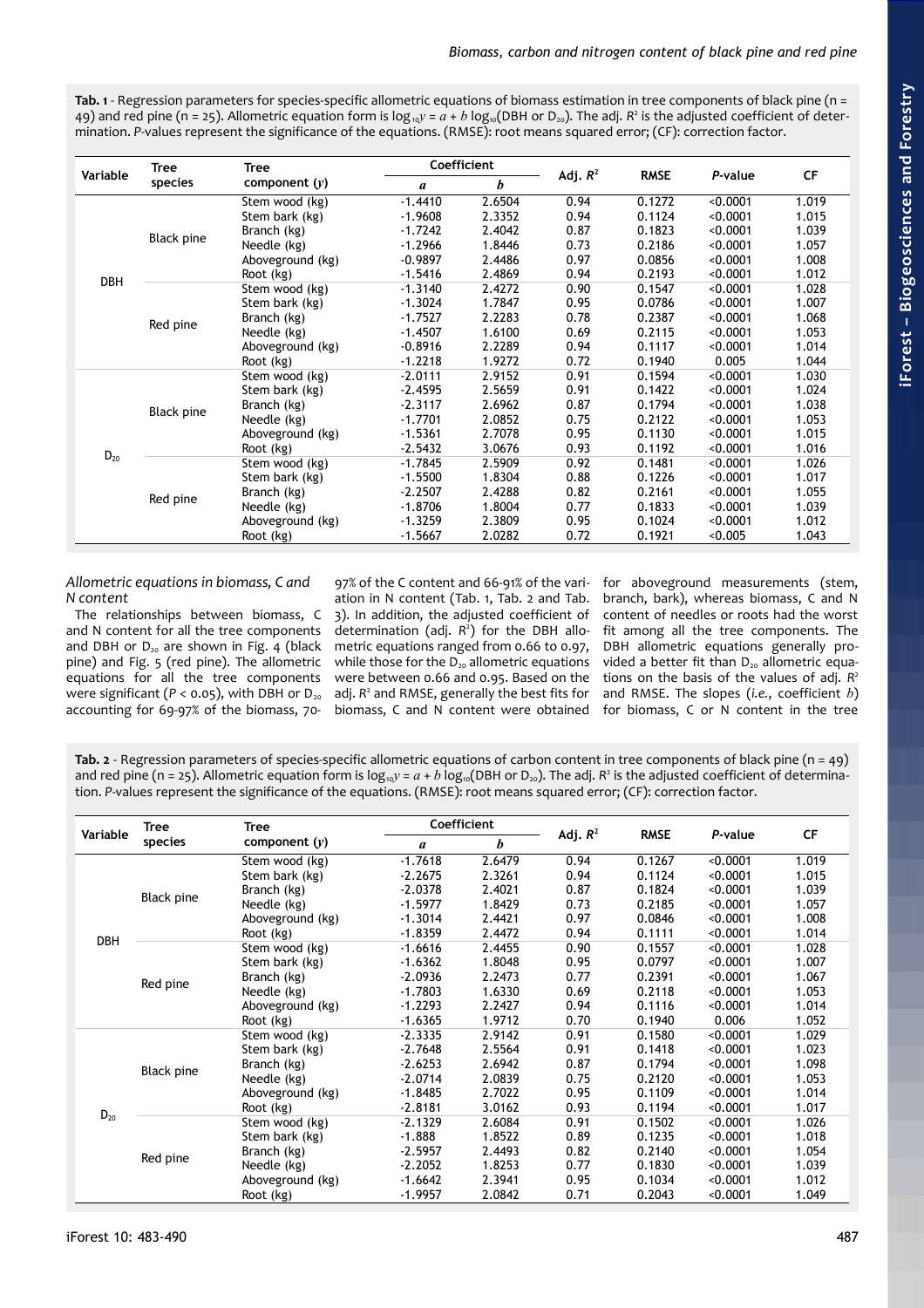<span id="page-5-0"></span>**Tab. 3** - Regression parameters of species-specific allometric equations of nitrogen content in tree components of black pine (n = 49) and red pine (n = 25). Allometric equation form is  $\log_{10}y = a + b \log_{10}(\text{DBH or D}_{20})$ . The adj.  $R^2$  is the adjusted coefficient of determination. *P*-values represent the significance of the equations. (RMSE): root means squared error; (CF): correction factor.

| Variable   | <b>Tree</b>       | Tree             | <b>Coefficient</b> |        |            |             |          |       |
|------------|-------------------|------------------|--------------------|--------|------------|-------------|----------|-------|
|            | species           | component $(y)$  | a                  | b      | Adj. $R^2$ | <b>RMSE</b> | P-value  | CF    |
|            |                   | Stem wood (kg)   | $-4.1655$          | 2.0247 | 0.72       | 0.2444      | < 0.0001 | 1.071 |
|            |                   | Stem bark (kg)   | $-4.3109$          | 2.1106 | 0.86       | 0.1645      | < 0.0001 | 1.032 |
|            | Black pine        | Branch (kg)      | $-4.1078$          | 2.1884 | 0.86       | 0.1748      | < 0.0001 | 1.036 |
|            |                   | Needle (kg)      | $-3.3399$          | 1.7995 | 0.73       | 0.2172      | < 0.0001 | 1.056 |
|            |                   | Aboveground (kg) | $-3.1703$          | 1.9378 | 0.89       | 0.1309      | < 0.0001 | 1.020 |
| <b>DBH</b> |                   | Root (kg)        | $-3.7581$          | 2.0185 | 0.66       | 0.2509      | < 0.0001 | 1.075 |
|            |                   | Stem wood (kg)   | -4.0840            | 2.1108 | 0.83       | 0.1878      | < 0.0001 | 1.041 |
|            |                   | Stem bark (kg)   | $-4.1892$          | 1.9772 | 0.91       | 0.1242      | < 0.0001 | 1.018 |
|            | Red pine          | Branch (kg)      | $-4.2092$          | 2.1941 | 0.73       | 0.2608      | < 0.0001 | 1.081 |
|            |                   | Needle (kg)      | $-3.4831$          | 1.6452 | 0.73       | 0.1941      | < 0.0001 | 1.044 |
|            |                   | Aboveground (kg) | $-3.2812$          | 1.9287 | 0.90       | 0.1283      | < 0.0001 | 1.019 |
|            |                   | Root (kg)        | $-3.6781$          | 1.9577 | 0.77       | 0.1711      | 0.003    | 1.034 |
|            | <b>Black pine</b> | Stem wood (kg)   | $-4.6370$          | 2.2534 | 0.72       | 0.2479      | < 0.0001 | 1.073 |
|            |                   | Stem bark (kg)   | -4.7760            | 2.3297 | 0.84       | 0.1781      | < 0.0001 | 1.037 |
|            |                   | Branch (kg)      | $-4.6553$          | 2.4635 | 0.87       | 0.1681      | < 0.0001 | 1.033 |
|            |                   | Needle (kg)      | $-3.7952$          | 2.0294 | 0.73       | 0.2125      | < 0.001  | 1.053 |
|            |                   | Aboveground (kg) | $-3.6380$          | 2.1688 | 0.89       | 0.1305      | < 0.001  | 1.020 |
|            |                   | Root (kg)        | $-4.6538$          | 2.5506 | 0.69       | 0.2398      | < 0.0001 | 1.068 |
| $D_{20}$   |                   | Stem wood (kg)   | $-4.4445$          | 2.2164 | 0.81       | 0.1990      | < 0.0001 | 1.047 |
|            | Red pine          | Stem bark (kg)   | $-4.4313$          | 2.0035 | 0.82       | 0.1726      | < 0.0001 | 1.035 |
|            |                   | Branch (kg)      | $-4.7166$          | 2.4044 | 0.79       | 0.2363      | < 0.0001 | 1.066 |
|            |                   | Needle (kg)      | $-3.9173$          | 1.8436 | 0.83       | 0.1597      | < 0.0001 | 1.030 |
|            |                   | Aboveground (kg) | $-3.6734$          | 2.0727 | 0.92       | 0.1146      | < 0.0001 | 1.015 |
|            |                   | Root (kg)        | $-3.8574$          | 1.9264 | 0.66       | 0.2097      | 0.009    | 1.052 |

components were generally lower in the DBH than in the  $D_{20}$  allometric equations [\(Tab. 1,](#page-4-1) [Tab. 2](#page-4-0) and [Tab. 3\)](#page-5-0).

Mean biomass and C content among tree components in the sampled trees were not significantly different between the observed values and the predicted values using the DBH or  $D_{20}$  allometric equations except for N content in needles [\(Tab. 4\)](#page-5-1). However, biomass and C content in black pine were generally highest in the  $D_{20}$  equations, followed by the DBH equations and the observed values, while the values for red pine were highest in the DBH equations, followed by the  $D_{20}$  equations and the observed values. In contrast to mean

biomass and C content in the tree components, mean N content was highest in the observed values, followed by the DBH equations and the  $D_{20}$  equations except for the N content in branches or needles in red pine. In the sampled trees black pine components consistently exhibited more biomass, C and N content than did red pine [\(Tab. 4\)](#page-5-1).

# **Discussion**

#### *C and N concentration among tree components*

Increased DBH values might be expected to entail higher C concentrations because of increase in lignin concentration within lignified wood tissues (Bert & Danjon 2006), but C concentrations in stem wood and roots showed no patterns with increasing DBH in both pine species. Similarly, another study reported that the C concentration of stem wood was unrelated to the diameter growth rates in *Sequoiadendron giganteum*, though it was related to the year when the wood was formed (Lamlom & Savidge 2006). Additionally, the C concentration of needles did not display any trend relative to DBH. Generally, the C concentration of needles was not related to needle age or relative height of the crown in *Pinus pinaster* (Bert & Danjon

<span id="page-5-1"></span>**Tab. 4** - Mean observed and predicted (DBH and  $D_{20}$ ) values ( $\pm$  standard error) using allometric equations in black pine (n = 49) and red pine (n = 25). Different letters among observed and predicted values indicate significant differences after Tukey's test (*P* < 0.05).

| <b>Biomass or</b> | Tree<br>species      | Obs/Pred<br>values | Tree component (kg tree <sup>-1</sup> ) |                                     |                                |                                 |                                |                                |
|-------------------|----------------------|--------------------|-----------------------------------------|-------------------------------------|--------------------------------|---------------------------------|--------------------------------|--------------------------------|
| nutrient          |                      |                    | Stem wood                               | <b>Stem bark</b>                    | Branch                         | <b>Needle</b>                   | Above ground                   | Root                           |
| <b>Biomass</b>    | <b>Black</b><br>pine | Obs.               | $151.4 \pm 18.4$ <sup>a</sup>           | $16.7 \pm 2.0$ <sup>a</sup>         | $37.9 \pm 4.7$ <sup>a</sup>    | $16.9 \pm 1.8$ <sup>a</sup>     | $222.8 \pm 26.2$ <sup>a</sup>  | $62.9 \pm 11.9$ <sup>a</sup>   |
|                   |                      | <b>DBH</b>         | $171.1 \pm 23.1$ <sup>a</sup>           | $17.4 \pm 2.1$ <sup>a</sup>         | 41.7 ± 5.2 $a$                 | $18.4 \pm 1.8$ <sup>a</sup>     | $235.2 \pm 29.3$ <sup>a</sup>  | $64.4 \pm 11.8$ <sup>a</sup>   |
|                   |                      | $D_{20}$           | $183.7 \pm 26.7$ <sup>a</sup>           | $17.9 \pm 2.3$ <sup>a</sup>         | $42.5 \pm 5.7$ <sup>a</sup>    | $18.5 \pm 2.0$ <sup>a</sup>     | $262.6 \pm 36.7$ <sup>a</sup>  | 66.1 ± 12.7 $a$                |
|                   | Red<br>pine          | Obs.               | $72.3 \pm 14.3$ <sup>a</sup>            | $9.9 \pm 1.6$ <sup>a</sup>          | $15.5 \pm 3.6$ <sup>a</sup>    | $4.3 \pm 0.6$ <sup>a</sup>      | $102.1 \pm 19.5$ <sup>a</sup>  | $14.4 \pm 3.6$ <sup>a</sup>    |
|                   |                      | <b>DBH</b>         | $79.9 \pm 15.7$ <sup>a</sup>            | $9.9 \pm 1.4$ <sup>a</sup>          | $16.7 \pm 3.1$ <sup>a</sup>    | $4.4 \pm 0.6$ <sup>a</sup>      | $114.5 \pm 23.9$ <sup>a</sup>  | $14.8 \pm 3.1$ <sup>a</sup>    |
|                   |                      | $D_{20}$           | $77.6 \pm 14.4$ <sup>a</sup>            | $9.8 \pm 1.3$ <sup>a</sup>          | $16.1 \pm 2.9$ <sup>a</sup>    | $4.3 \pm 0.6$ <sup>a</sup>      | $107.8 \pm 19.2$ <sup>a</sup>  | $15.2 \pm 3.5$ <sup>a</sup>    |
|                   | <b>Black</b><br>pine | Obs.               | $71.8 \pm 8.8$ <sup>a</sup>             | $8.0 \pm 0.9$ <sup>a</sup>          | $18.3 \pm 2.3$ <sup>a</sup>    | $8.4 \pm 0.9$ <sup>a</sup>      | $106.4 \pm 12.5$ <sup>a</sup>  | $28.1 \pm 12.7$ <sup>a</sup>   |
|                   |                      | <b>DBH</b>         | $79.9 \pm 10.8$ <sup>a</sup>            | $8.2 \pm 1.0$ <sup>a</sup>          | $19.6 \pm 2.5$ <sup>a</sup>    | $8.8 \pm 0.9$ <sup>a</sup>      | $109.7 \pm 14.0$ <sup>a</sup>  | $28.7 \pm 5.5$ <sup>a</sup>    |
|                   |                      | $D_{20}$           | $84.8 \pm 12.3$ <sup>a</sup>            | $8.4 \pm 1.0^{\circ}$               | $20.0 \pm 2.7$ <sup>a</sup>    | $8.9 \pm 1.0$ <sup>a</sup>      | $122.1 \pm 17.0$ <sup>a</sup>  | $29.3 \pm 5.5$ <sup>a</sup>    |
| Carbon            | Red<br>pine          | Obs.               | $34.3 \pm 6.8$ <sup>a</sup>             | 4.9 ± 0.8 $a$                       | $7.5 \pm 1.7$ <sup>a</sup>     | $2.1 \pm 0.3$ <sup>a</sup>      | $48.9 \pm 9.3$ <sup>a</sup>    | $6.5 \pm 1.8$ <sup>a</sup>     |
|                   |                      | <b>DBH</b>         | $37.2 \pm 7.4$ <sup>a</sup>             | 4.8 $\pm$ 0.7 $\textsuperscript{a}$ | $7.7 \pm 1.5$ <sup>a</sup>     | $2.1 \pm 0.3$ <sup>a</sup>      | 53.0 ± 11.1 $a$                | $6.3 \pm 1.3$ <sup>a</sup>     |
|                   |                      | $D_{20}$           | $36.2 \pm 6.8$ <sup>a</sup>             | 4.8 ± 0.7 $a$                       | $7.5 \pm 1.3$ <sup>a</sup>     | $2.1 \pm 0.3$ <sup>a</sup>      | $50.6 \pm 9.1$ <sup>a</sup>    | $6.5 \pm 1.6$ <sup>a</sup>     |
| Nitrogen          | <b>Black</b><br>pine | Obs.               | $0.043 \pm 0.005$ <sup>a</sup>          | $0.037 + 0.004$ <sup>a</sup>        | $0.079 \pm 0.010$ <sup>a</sup> | $0.133 \pm 0.014$ <sup>a</sup>  | $0.291 \pm 0.031$ <sup>a</sup> | $0.104 \pm 0.031$ <sup>a</sup> |
|                   |                      | <b>DBH</b>         | $0.030 \pm 0.003$ <sup>a</sup>          | $0.032 \pm 0.004$ <sup>a</sup>      | $0.067 \pm 0.010^{\text{ a}}$  | $0.109 \pm 0.011$ <sup>ab</sup> | $0.270 + 0.029$ <sup>a</sup>   | $0.096 \pm 0.016$ <sup>a</sup> |
|                   |                      | $D_{20}$           | $0.031 \pm 0.004$ <sup>a</sup>          | $0.032 \pm 0.009$ <sup>a</sup>      | $0.069 \pm 0.009$ <sup>a</sup> | $0.088 \pm 0.012$               | $0.220 \pm 0.028$ <sup>a</sup> | $0.074 \pm 0.013$ <sup>a</sup> |
|                   | Red<br>pine          | Obs.               | $0.052 \pm 0.014$ <sup>a</sup>          | $0.025 \pm 0.005$ <sup>a</sup>      | $0.049 \pm 0.012$ <sup>a</sup> | $0.044 \pm 0.006$ <sup>a</sup>  | $0.170 + 0.034$ <sup>a</sup>   | $0.053 \pm 0.011$ <sup>a</sup> |
|                   |                      | <b>DBH</b>         | $0.039 \pm 0.007$ <sup>a</sup>          | $0.021 \pm 0.003$ <sup>a</sup>      | $0.034 \pm 0.006$ <sup>a</sup> | $0.036 \pm 0.005$ <sup>a</sup>  | $0.162 + 0.030$ <sup>a</sup>   | $0.046 \pm 0.011$ <sup>a</sup> |
|                   |                      | $D_{20}$           | $0.038 \pm 0.006$ <sup>a</sup>          | $0.019 \pm 0.003$ <sup>a</sup>      | $0.036 \pm 0.006$ <sup>a</sup> | $0.056 \pm 0.008$ <sup>a</sup>  | $0.149 \pm 0.024$ <sup>a</sup> | $0.043 \pm 0.010$ <sup>a</sup> |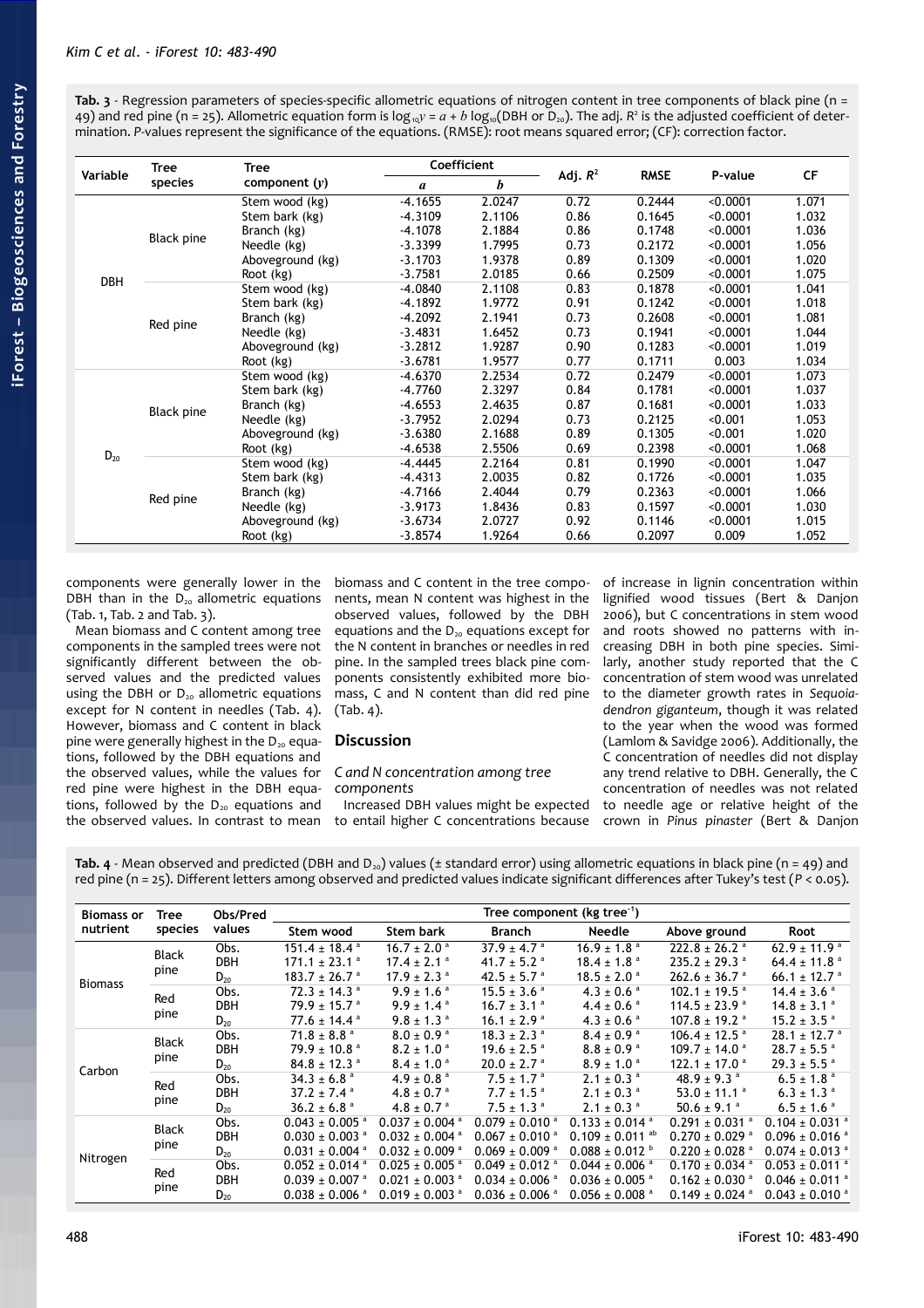2006), but the needle C concentration in black pine was affected significantly by the sampling month during the growing season (Kim et al. 2015). In this study, needle biomass in both pine species was collected in the same month, early August during the growing season. However, the reasons for the negative correlation between stem bark C of black pine and DBH are not clear, but variations in bark C concentration with DBH could be attributed to decreased polyphenolic compounds of conifer bark in trees with increased DBH (Bert & Danjon 2006). Although the stem bark C concentration in black pine and branch C concentration in red pine were related linearly to growth factors such as DBH, the inter- and intra-specific variation of the C concentration in the tree species are determined by the interaction of genetic and environmental factors (Bert & Danjon 2006, Thomas & Martin 2012, Martin et al. 2015). The mean values of the C concentration can be directly used to estimate the C content of both pine species regardless of different site or DBH because of no or only marginally significant correlations between DBH and C concentrations for the tree components in both pine species.

There was a clear influence of DBH on N concentrations in stem wood, stem bark and branches, which were negatively correlated with increasing DBH in black pine. Negative relationships between N concentration and increasing DBH are commonly observed in tree stems (Augusto et al. 2008, Bouvet et al. 2013). This may be explained by an increased proportion of wood in trees with larger DBH (Augusto et al. 2008, Bouvet et al. 2013) because the wood may have some dead parts, lacking living cells. The results suggest that the N content of woody components (stem wood, stem bark and branches) in black pine should be estimated with caution because of the variation of N concentration across site and DBH range. In contrast to the black pine, the N concentration in stem bark of red pine was positively correlated with increasing DBH. The N concentration in stem bark is generally affected by N availability in different sites (Barron-Gafford et al. 2003).

There were no species-specific differences in mean C concentrations between both pine species except for stem bark. Genetic differences in biomass allocation among tree species might result in different mean C concentrations of stem bark, which was significantly higher in the red pine than in the black pine. For example, the greater mean C concentration of bark tissues in red pine is likely due to a difference in bark thickness and branch biomass compared to black pine. In this study, the mean bark biomass of the sampled red pines was 9.9 kg tree<sup>1</sup>, whereas that of black pines was 16.7 kg tree  $\frac{1}{1}$  [\(Fig. 3\)](#page-2-0). This indicates that thin-barked species might be more sensitive to changes of DBH because cellulose and sugar in the inner bark lead to

Danjon 2006, Martin et al. 2015).

Mean C concentrations among tree components were highest in needles, lowest in roots, and slightly lower in stem bark and branches than in stem wood. High C concentrations in needles could be non-structural C compounds such as sugar and starch (Hoch et al. 2003). C concentrations in stem wood were 47.3% for red pine and 47.4% for black pine. These values were similar to a global mean value of  $47.5 \pm 0.5\%$ for wood C concentration (Thomas & Malczewski 2007). A factor of 50% has commonly been used for the C content of tree biomass (Hunt et al. 2010, Hicke et al. 2013), but the C concentration in tree components such as stem wood, stem bark, branches and roots were significantly lower than that in the needles (50%) in this study. This result indicates that use of a component-specific C concentration to estimate the tree C content in both pine tree species is more appropriate than a fixed C conversion factor of 50%.

The mean N concentrations of stem wood, branches, needles and roots in red pine were significantly greater than those of the respective components in black pine. The N concentrations in tree components were significantly affected by tree species, as the N concentration among tree components are controlled by factors such as the combined effects of the available N status of the soil, tree growth, and climate factors (Barron-Gafford et al. 2003). A high N concentration in red pine is likely due to an increased uptake of available N at sites with better soil quality, as tree species with high N availability in mineral soil tend to produce high N concentration in tree components (Paré et al. 2013, Kim et al. 2015). Needle N concentration, which is an indicator well correlated to soil N status (Kim et al. 2015), was significantly higher in the red pine than in the black pine. In addition, some dilution occurred because of the greater needle biomass in black pine compared with red pine. The lowest concentrations of N were found in stem wood, whereas the high concentrations occurred in needles, branches, and stem bark. These results indicate that indirect methods to estimate the N content in a forest stand based on the average N concentration in the entire forest ecosystem could induce larger errors because of the large variation of N concentration among the tree components.

#### *Biomass, C and N content for allometric equations*

The species-specific allometric equations to estimate biomass, C and N content for tree components in the black pine and red pine stands were highly significant (*P* < 0.001) for both DBH and  $D_{20}$ . The allometric equations of aboveground biomass, C and N content provided better fits among the tree component-specific allometric equations, ranging from 81 to 96% of the ob-

a C enrichment with increased DBH (Bert & served variation. However, the low values of adj. R<sup>2</sup> for biomass, C and N content of needles in both pine species could be due to the large scatter in data for tree biomass collected from different locations over a large spatial scale.

> In this study the slope coefficient (*b*) of the DBH equation to estimate the aboveground biomass of red pine varied from 1.6100 for needles to 2.4869 for stem wood, which was comparable to the values of 1.5669 for needles and 2.4998 for stem wood over the whole country (Noh et al. 2013). This suggests there has been little impact of PWD infestation on allometry equations for needle or stem wood. The slope values of the allometric equations for biomass or C contents were generally higher in the black pine than in the red pine, but the N content was similar or slightly higher in the red pine than in the black pine. This indicated that the biomass and C content of the components of trees with similar DBH or  $D_{20}$  were higher in the black pine than the red pine. In addition, considerable differences were observed in biomass, C and N content for stem wood from trees with similar DBH or  $D_{20}$  in both pine species. These differences could be attributed to the difference of stem density in the two pine species (black pine: 0.50 Mg m<sup>3</sup>; red pine: 0.42 Mg m<sup>3</sup>).

> Although the predicted values were generally overestimating biomass and C content or underestimating N content as compared to the observed values, those measures in both pine species were not significantly different between the observed and the predicted values, except for needle N content of black pine. This result indicates that the biomass, C and N content equations developed in this study can provide a means for estimating these values in other stands. However, the equations available for large-scale landscape, such as disturbed forests, should be applied with caution because such sites might have variation in tree biomass and its allocation to tree components (Weiskittel et al. 2015).

# **Conclusion**

Allometric equations for estimating biomass, C and N content of black pine and red pine stands in PWD-disturbed forests were developed based on DBH and  $D_{20}$ . The accuracy of estimates for the C and N content in PWD-disturbed forests has been improved by the measurement of C and N concentrations per tree components in the allometric equations, because the C and N concentrations vary between different tree species and among tree components. This study emphasizes the importance of separating tree species and tree components to estimate the C and N content by tree biomass in the PWD-disturbed forest ecosystems.

#### **Acknowledgements**

CK performed the experiment and wrote the paper, SJ and KL provided constructive